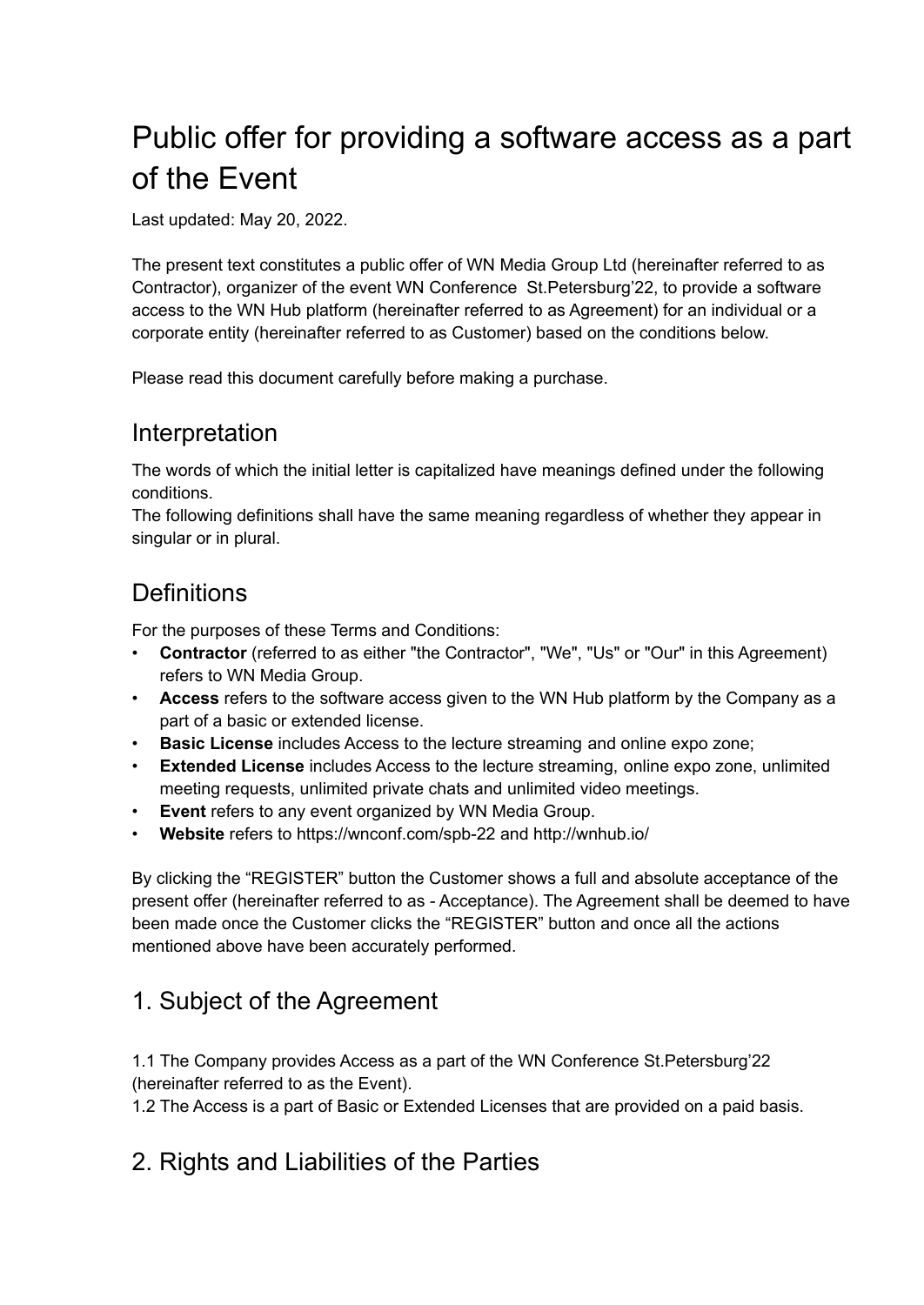2.1. In accordance with the conditions of this Agreement the Contractor agrees to:

2.1.1. Grant Access to the Customer on the condition that the payment was made within the payment term mentioned in paragraph 2.2.1 of the present Agreement;

2.1.2. In the event of a change in the dates of the Event, the Contractor is to notify the Customer no later than 5 (five) days prior to the Event and prolong the Access to the WN Hub platform accordingly.

2.2. In accordance with the conditions of this Agreement the Customer agrees to pay Contractor the amount specified on the chosen Access type on the Website.

2.3. In accordance with the conditions of this Agreement the Customer has the right to:

2.3.1. Cancel the Access by sending the official email to welcome@wn.media no later than on June 28, 2022. If the official refusal is received by the Contractor within the indicated period, the Contractor shall make a refund of payment made by the Customer. In this case, the Contractor has the right to withhold the commission. If the official refusal is received by the Contractor later than on June 28, 2022, then the refund shall be considered as the compensation of Contractor's expenses and will not be made.

2.3.2. Make changes to the list of representatives by sending a request to welcome@wn.media no later than June 28, 2022.

#### 3. Terms of Payment

3.1. The cost of Access is calculated based on the information provided below and on the registration form filled in by the Customer and it does not include VAT.The VAT will be added on the checkout page based on the Customer location.

Online software Access (for Game Developers and Game Publishers) - €99

Indie software Access (for Game Developers or Game Publishers) - €180

Standard software Access (for Game Developers or Game Publishers) - €300

Premium software Access (for Game Developers or Game Publishers) - €400

Standard software Access (for NON Game Developers or Game Publishers – Service Providers) - €600

Premium software Access (for NON Game Developers or Game Publishers – Service Providers) - €800

3.2. Standard and Premium Access for Game Developers and Game Publishers imply that the main field of activity of the Customer's company is the game development and game publishing.

3.3. The Contractor has the right to cancel the Access, at its discretion, if the Customer has purchased Access that does not correspond with the main activity of the Customer's company.